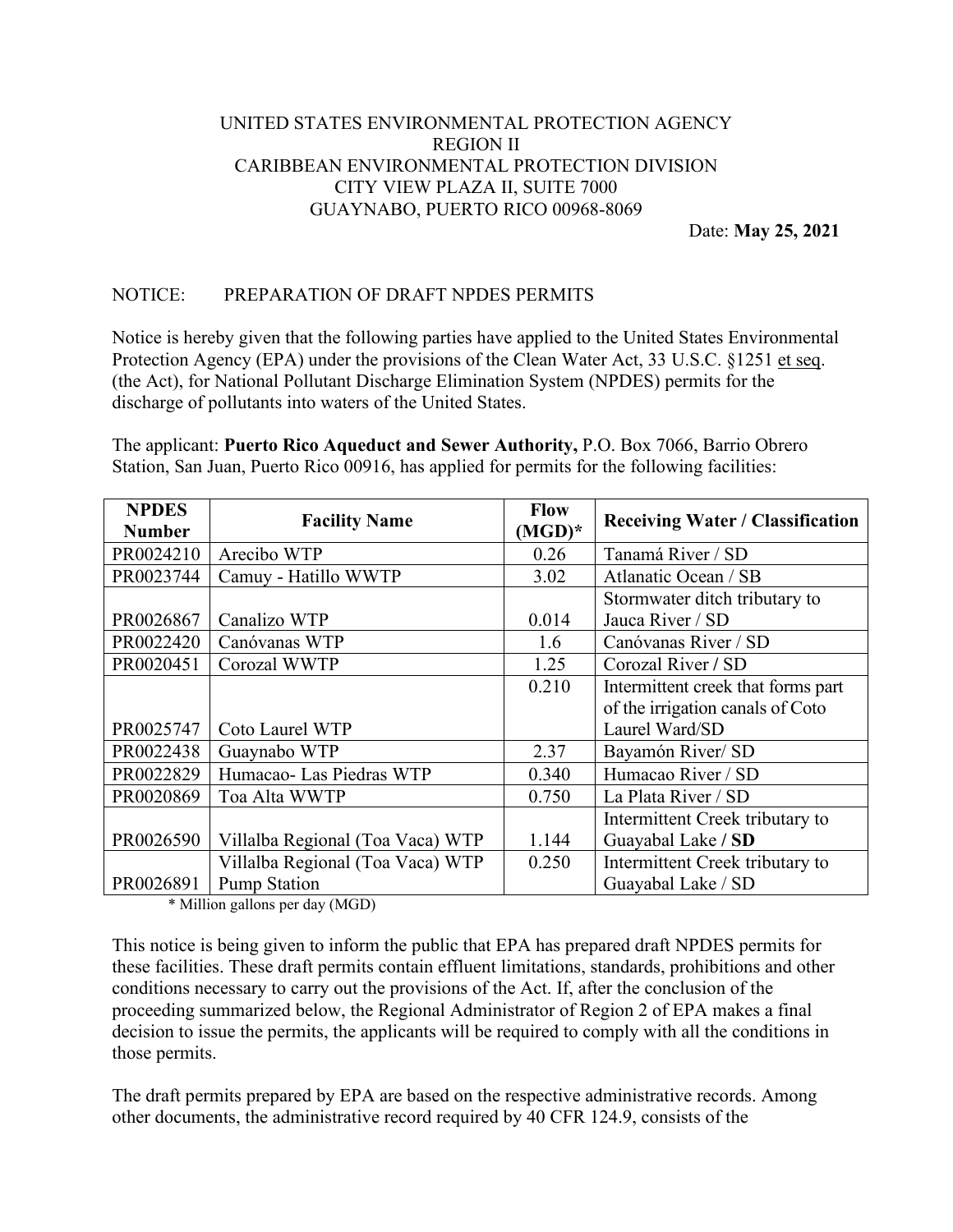application, draft NPDES permit, and statement of basis or fact sheet describing the basis for the conditions in the draft permit. All data submitted by the applicant is available as part of the administrative record.

A copy of the administrative records are on file at the EPA Region 2 Caribbean Environmental Protection Division office in City View Plaza II, Suite 7000, #48 RD. 165 Km, 1.2 Guaynabo, Puerto Rico 00968-8069 and may be inspected and photocopied at a cost of \$0.15 per page at any time between 8:30 A.M. and 4:00 P.M., Monday through Friday. A copy of the draft permits and fact sheets may be obtained by writing to the above address or by emailing [laguer.yasmin@epa.gov.](mailto:laguer.yasmin@epa.gov) The draft permit and fact sheet are also available on the EPA website at the following web address: **http://www.epa.gov/region02/water/permits.html.**

Interested persons may submit written comments on the draft permits**,** to the Director, Caribbean Environmental Protection Division, email mentioned the above. All comments must be submitted by no later than **30 days** from the date of this notice.

All persons may provide comments during the public comment period. If the EPA finds that comments timely submitted appear to raise substantial new questions, EPA may reopen the public comment period for that permit.

Any interested persons may request a public hearing on these documents. Any request for a public hearing under 40 C.F.R. §124.11 on EPA's draft permits shall be in writing, state the nature of the issues proposed to be raised in the hearing, and be submitted to the Director, Caribbean Environmental Protection Division Office City View Plaza II, Suite 7000, #48 RD. 165 Km, 1.2 Guaynabo, Puerto Rico 00968-8069, by no later than 30 days from the date of this notice. It is also recommended to send the written petition via email to  $laguer.yasmin@epa.gov$ .

EPA's decision on the question of whether to hold a public hearing on the draft NPDES permits, the administration of any hearing and the rights and obligations of participants are governed by regulations at 40 C.F.R. §124.12. If EPA holds a public hearing, the public comment period in this notice shall automatically be extended to the close of the public hearing.

If EPA does not hold a public hearing or reopen the comment period, EPA shall consider the issuance of a final permit to the applicant as soon as possible after the date indicated above for the submission of comments. All timely comments, submitted by interested persons in response to this notice, and statements and other evidence properly submitted at any public hearing held by EPA shall be considered in making the final decision with respect to these permit applications. All comments shall be answered as provided in 40 C.F.R. §124.17.

The applicant and any other person who submits timely written comments or requests notice of final permit decision shall receive notice of EPA's final decision. Within 30 days of service of such notice, any interested person who has submitted timely written comments may file a notice of appeal and petition for review to the Environmental Appeals Board to review any condition of the permit decision. Any person who failed to file comments or failed to participate in the public hearing on the draft permit may petition for review only to the extent of the changes from the draft to the final permit decision. Any such request must meet the requirements of 40 CFR §124.19.